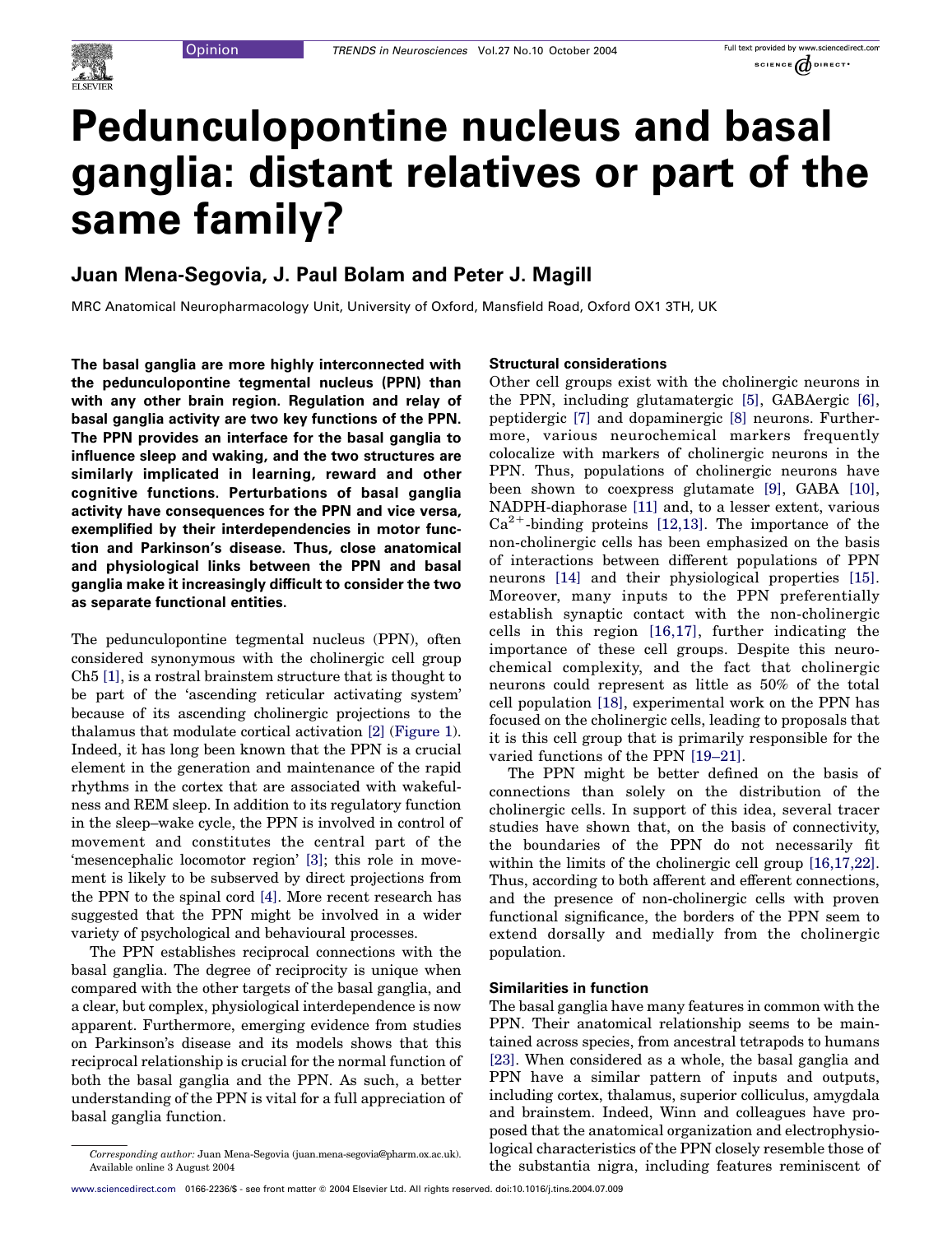<span id="page-1-0"></span>

Figure 1. Interconnections between the basal ganglia and the pedunculopontine tegmental nucleus (PPN). There are several possible circuits by which the basal ganglia and PPN interact, some of which are highlighted by the dashed rectangles and the different shades of gray in the PPN boxes. Here, we consider only the major routes by which the basal ganglia and PPN are interconnected. From left to right: (i) the PPN sends projections to the thalamic cells that project to the striatum [\[64\]](#page-3-0); (ii) there are reciprocal connections between the PPN and the basal ganglia output nuclei [substantia nigra pars reticulata (SNr) and internal globus pallidus (GPi)], the latter nuclei providing a dense inhibitory projection to PPN; (iii) a substantial projection from the PPN innervates dopaminergic neurons of the substantia nigra pars compacta (SNc), which in turn modulate striatonigral and striatopallidal pathways; and (iv) a reciprocal, putative excitatory loop is formed between the PPN and the subthalamic nucleus (STN). The extents of convergence and divergence of these interconnections are unknown, as is the relative importance of different types of PPN neurons. These complex interconnections imply that the PPN has a profound and widespread influence over basal ganglia activity and, similarly, that the basal ganglia are in a position to modulate PPN activity at many different levels.

both the pars reticulata and pars compacta [\[24,25\].](#page-3-0) In line with the similarities in anatomy and physiology, the basal ganglia and PPN are involved in a common set of functions. Early work on the motor function of PPN showed that low-threshold electrical stimulation within the PPN elicited locomotion [\[26\]](#page-3-0), leading to the now widely held proposal that the PPN is an important relay nucleus between the basal ganglia and the spinal cord [\[27\]](#page-3-0). Recent studies have shown that the PPN controls postural muscle tone [\[27\]](#page-3-0) and that it is involved in saccades [\[28\]](#page-3-0). Although the common involvement of the basal ganglia and PPN in movement has long been known, recent findings suggest that the PPN is more than a simple relay for the basal ganglia. Indeed, these structures share functions beyond motor control and there is some degree of interdependence of function. Thus, the basal ganglia play a role in regulation of the sleep–wake cycle [\[29\]](#page-3-0), which depends on their interconnections with the PPN [\[30,31\]](#page-3-0) but is separate from motor function. In addition, the basal ganglia and PPN seems to play similar roles in attention [\[32\]](#page-3-0) and in reward and learning [\[33\]](#page-3-0), suggesting that, in common with the basal ganglia, the PPN is a limbic–motor interface (for detailed reviews, see Refs [\[24,34\]\)](#page-3-0). Indeed, the multifarious functions of the PPN have been implicated in a learning pathway for reward prediction [\[35\]](#page-3-0), a function that is also traditionally associated with the basal ganglia.

#### Interconnections between the PPN and basal ganglia

These shared, or at the very least closely related, functions raise the question of what underlies such commonality. Does this arise as a consequence of the common pattern of connectivity with other brain areas, or could it be due to the remarkable level of interconnectivity between the PPN and the basal ganglia? The basal ganglia are more highly interconnected with the PPN than with any other region of the brain (Figure 1). Thus, there are reciprocal connections between the PPN and the striatum, substantia nigra pars reticulata (SNr), substantia nigra pars compacta (SNc), internal globus pallidus (GPi), external globus pallidus (GPe) and subthalamic nucleus (STN) [\[36–39\]](#page-3-0). The complexity and importance of these relationships can be best illustrated by the connections of the PPN with the basal ganglia output nuclei, the GPi and SNr, and with the STN. The SNr sends a prominent GABAergic projection to the PPN that innervates both cholinergic and glutamatergic neurons [\[17\].](#page-2-0) This nigral output inhibits the activity of cholinergic [\[40–42\]](#page-3-0) and non-cholinergic [\[41\]](#page-3-0) neurons of the PPN. In turn, the PPN sends back a mixed cholinergic and glutamatergic projection to the SNr and GPi, as well as to the SNc and GPe [\[39,43–45\]](#page-3-0), and these projections are functionally relevant in physiological [\[46,47\]](#page-3-0) and behavioral experiments [\[48,49\].](#page-3-0) The STN provides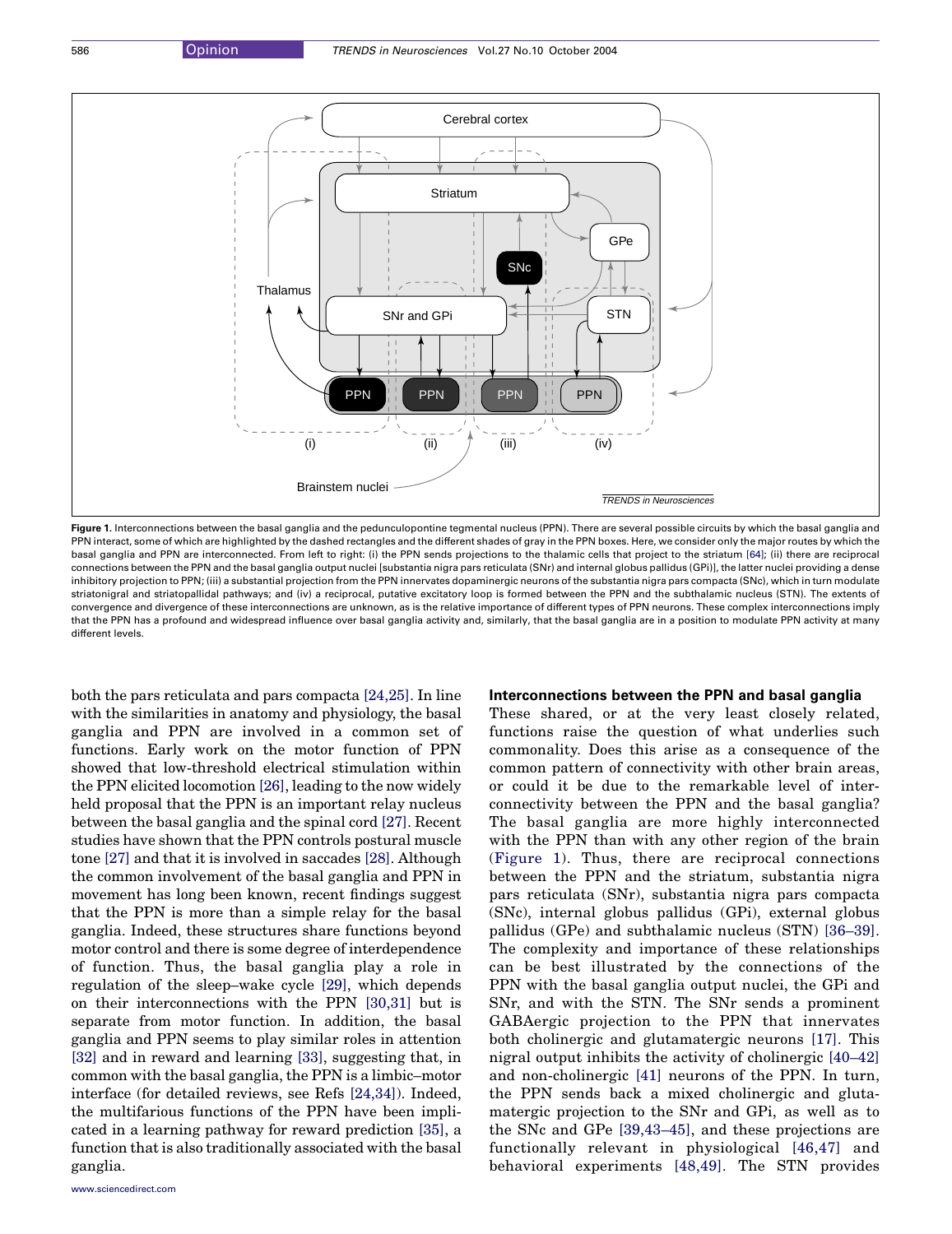<span id="page-2-0"></span>glutamatergic innervation of the PPN which, in turn, sends cholinergic, glutamatergic and GABAergic projections back to the STN [\[50,51\].](#page-3-0) Electrophysiological studies have shown the importance of GABAergic and glutamatergic inputs for regulation of PPN activity [\[42,52\]](#page-3-0), and predict how disruption of these inputs could alter normal activity of PPN neurons and consequently motor functions, as was proposed [19] and then observed in Parkinson's disease and its models [\[53\]](#page-3-0).

The fact that the basal ganglia output nuclei and the STN have reciprocal connections with the PPN has implications relating to our understanding, and possibly the treatment, of Parkinson's disease. According to the direct and indirect pathways model, one would predict that in Parkinson's disease or its models there would be both increased inhibitory input to PPN from basal ganglia output nuclei and increased excitatory input from STN. Indeed, experimental studies support these predictions [\[54–58\].](#page-3-0) Thus, increased inhibition would lead to suppression of activity in the PPN, which, because the PPN is thought to facilitate movement, would in turn produce a state of motor hypoactivity. In agreement with this, pharmacological blockade of the inhibitory input to PPN markedly attenuates akinesia in the 1-methyl-4-phenyl-1,2,3,6-tetrahydropyridine (MPTP) primate model of Parkinson's disease [\[54\].](#page-3-0) By contrast, PPN neurons also exhibit increased activity in models of Parkinson's disease [\[55–57\]](#page-3-0); this depends on STN [\[57\]](#page-3-0) and thus presumably relates to the hyperactivity of STN neurons that occurs after chronic loss of dopamine [\[59,60\].](#page-3-0) The importance of the PPN is further highlighted by the pathological changes that occur in this region in Parkinson's disease [\[61,62\]](#page-3-0). Interestingly, altered activity of PPN neurons has also been proposed to contribute, at least in part, to dopamine neuron death [\[63\].](#page-3-0) Clearly, it is crucial to establish which PPN cell types increase their firing in response to increased input from STN, and which cell types decrease their firing in response to increased input from SNr and GPi. Doing so would bring an understanding of the relevance of various inputs from the basal ganglia for the functions of different types of PPN neurons, thus aiding the development of new therapeutic approaches to Parkinson's disease.

### Concluding remarks

It is evident that the PPN and the basal ganglia are more intimately connected than traditionally believed; the PPN is more than a simple relay of basal ganglia output that merely subserves the role of the latter in locomotor function. Indeed, the PPN is in a position to influence activity in the whole of the basal ganglia; their interconnections form complex feedback and feedforward circuits that are likely to cause opposing effects on basal ganglia output nuclei. It has become increasingly difficult to extricate the varied functions of the PPN from many of those of the basal ganglia. Taken together, these characteristics suggest that the relationship between the basal ganglia and PPN is unique when compared with the other targets of the basal ganglia. Thus, should we consider the PPN as part of the basal ganglia?

#### Acknowledgements

This work was funded by the Medical Research Council UK. J.M.S. was partly supported by The International Human Frontier Science Program Organization. P.J.M. is a Fellow by Examination at Magdalen College, Oxford, UK.

#### References

- 1 Mesulam, M.M. et al. (1983) Central cholinergic pathways in the rat: an overview based on an alternative nomenclature. Neuroscience 10, 1185–1201
- 2 Steriade, M. (2004) Acetylcholine systems and rhythmic activities during the waking–sleep cycle. Prog. Brain Res. 145, 179–196
- 3 Skinner, R.D. and Garcia-Rill, E. (1984) The mesencephalic locomotor region (MLR) in the rat. Brain Res. 323, 385–389
- 4 Skinner, R.D. et al. (1990) Locomotor projections from the pedunculopontine nucleus to the spinal cord. NeuroReport 1, 183–186
- 5 Clements, J.R. and Grant, S. (1990) Glutamate-like immunoreactivity in neurons of the laterodorsal tegmental and pedunculopontine nuclei in the rat. Neurosci. Lett. 120, 70–73
- 6 Ford, B. et al. (1995) GABAergic neurons in the rat pontomesencephalic tegmentum: codistribution with cholinergic and other tegmental neurons projecting to the posterior lateral hypothalamus. J. Comp. Neurol. 363, 177–196
- 7 Vincent, S.R. (2000) The ascending reticular activating system from aminergic neurons to nitric oxide. J. Chem. Neuroanat. 18, 23–30
- 8 Jones, B.E. and Beaudet, A. (1987) Distribution of acetylcholine and catecholamine neurons in the cat brainstem: a choline acetyltransferase and tyrosine hydroxylase immunohistochemical study. J. Comp. Neurol. 261, 15–32
- 9 Lavoie, B. and Parent, A. (1994) Pedunculopontine nucleus in the squirrel monkey: distribution of cholinergic and monoaminergic neurons in the mesopontine tegmentum with evidence for the presence of glutamate in cholinergic neurons. J. Comp. Neurol. 344, 190–209
- 10 Jia, H.G. et al. (2003) Colocalization of gamma-aminobutyric acid and acetylcholine in neurons in the laterodorsal and pedunculopontine tegmental nuclei in the cat: a light and electron microscopic study. Brain Res. 992, 205–219
- 11 Vincent, S.R. et al. (1983) NADPH-diaphorase: a selective histochemical marker for the cholinergic neurons of the pontine reticular formation. Neurosci. Lett. 43, 31–36
- 12 Fortin, M. and Parent, A. (1999) Calretinin-immunoreactive neurons in primate pedunculopontine and laterodorsal tegmental nuclei. Neuroscience 88, 535–547
- 13 Dun, N.J. et al. (1995) Infrequent co-existence of nitric oxide synthase and parvalbumin, calbindin and calretinin immunoreactivity in rat pontine neurons. Neurosci. Lett. 191, 165–168
- 14 Honda, T. and Semba, K. (1995) An ultrastructural study of cholinergic and non-cholinergic neurons in the laterodorsal and pedunculopontine tegmental nuclei in the rat. Neuroscience 68, 837–853
- 15 Takakusaki, K. et al. (1996) Cholinergic and noncholinergic tegmental pedunculopontine projection neurons in rats revealed by intracellular labeling. J. Comp. Neurol. 371, 345–361
- 16 Rye, D.B. et al. (1987) Pedunculopontine tegmental nucleus of the rat: cytoarchitecture, cytochemistry, and some extrapyramidal connections of the mesopontine tegmentum. J. Comp. Neurol. 259, 483–528
- 17 Grofova, I. and Zhou, M. (1998) Nigral innervation of cholinergic and glutamatergic cells in the rat mesopontine tegmentum: light and electron microscopic anterograde tracing and immunohistochemical studies. J. Comp. Neurol. 395, 359–379
- 18 Manaye, K.F. et al. (1999) Quantification of cholinergic and select noncholinergic mesopontine neuronal populations in the human brain. Neuroscience 89, 759–770
- 19 Garcia-Rill, E. (1986) The basal ganglia and the locomotor regions. Brain Res. 396, 47–63
- 20 Kayama, Y. and Koyama, Y. (1998) Brainstem neural mechanisms of sleep and wakefulness. Eur. Urol. 33(Suppl 3), 12-15